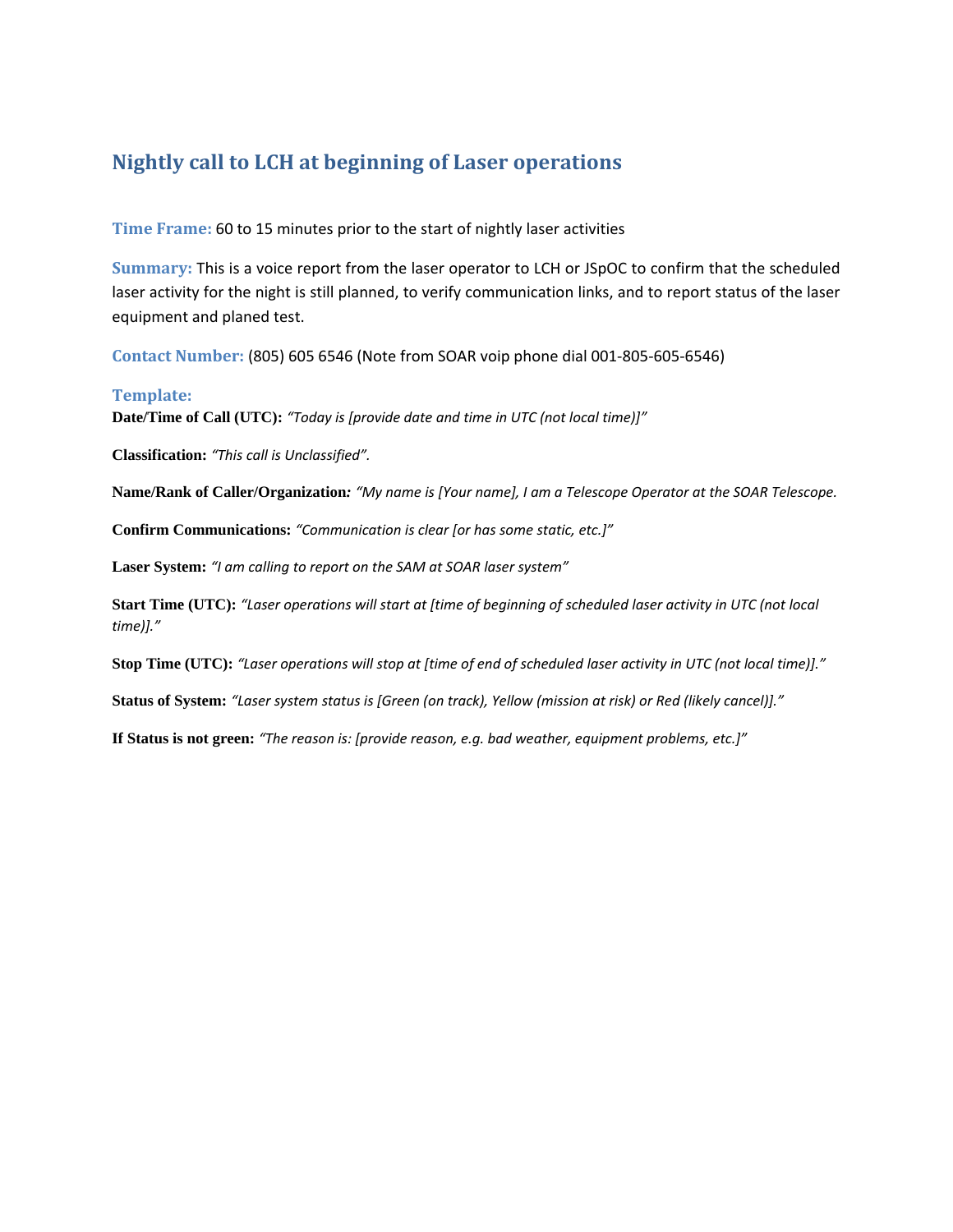## **Nightly call to LCH at end of Laser operations**

**Time Frame:** Within 15 minutes after completion of all nightly laser activities.

**Summary:** This is a voice report from the SSA to the LCH or JSpOC to confirm the completion of daily laser activities. If laser operation is cancelled for the night, for example because the night is abandoned due to bad weather or as technical failure, use this report to notify the LCH of the cancellation and provide an estimated date/time for the next operational window, if available.

**Contact Number:** (805) 605 6546 (Note from SOAR voip phone dial 001‐805‐605‐6546)

#### **Template:**

**Date/Time of Call (UTC):** *"Today is [provide date and time in UTC (not local time)]"*

**Classification:** *"This call is Unclassified".*

**Name/Rank of Caller/Organization:** *"My name is [Your name], I am a Telescope Operator at the SOAR Telescope.*

**Confirm Communications:** *"Communication is clear [or has some static, etc.]"*

**Laser System:** *"I am calling to report on the SAM at SOAR laser system"*

**Stop Time (UTC):** *"Laser operations stopped at [time of end of laser activity in UTC (not local time)]."*

**Assessment of Parameters:** *"Laser activity was within authorized parameters [or not]."*

Assessment of Success: "Laser activity was successful [or not]". [If this is the last night of a laser activity *period1 also assess the entire period.]".*

**If Not:** *"the reason was [provide reason, e.g. bad weather, equipment problems, etc.]"*

 $<sup>1</sup>$  For example the last night of a SAM engineering run, or the last night of a science block using SAM</sup>